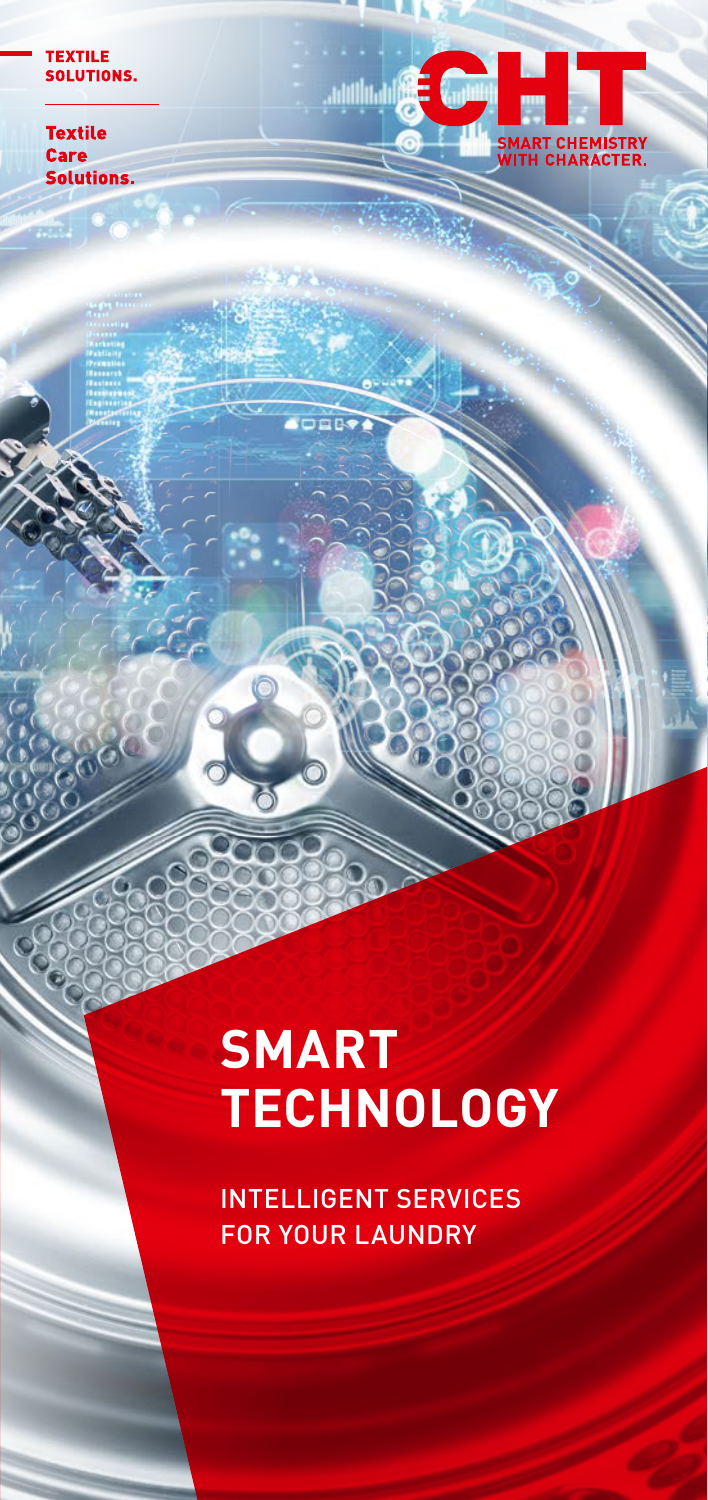# **SMART TECHNOLOGY** HOLISTIC CONCEPT WITH 5 MODULES



## **Smart UV Power**

Reduces wastewater load thanks to UV-C technology and requires up to 30 % less chemicals, high stain and dirt removal, gentle on fibres, high degrees of whiteness.

**SM** 

**TECHN** 



## **Smart Lab**

Water and wastewater analyses, stain analyses and cause determination, individual formulation and washing recommendations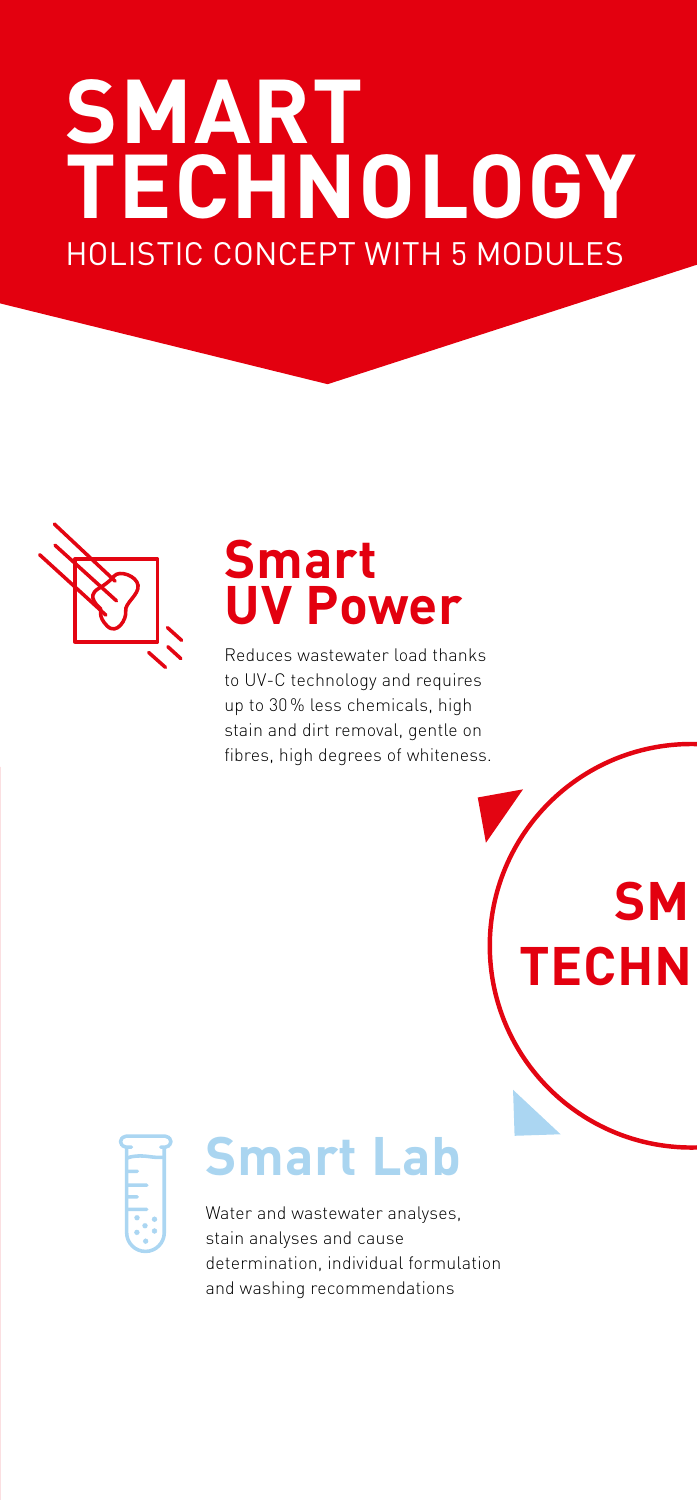## **Smart Glasses**

Perfect process control through remote maintenance, problem solutions in the shortest time

## **Smart Dosing**



Remote access to the customers system, individual formulations, smooth production process

## **Smart Energy**

**ART** 

**OLOGY** 

Holistic energy concept, energy consulting, analysis of potential savings, preparation of energy concepts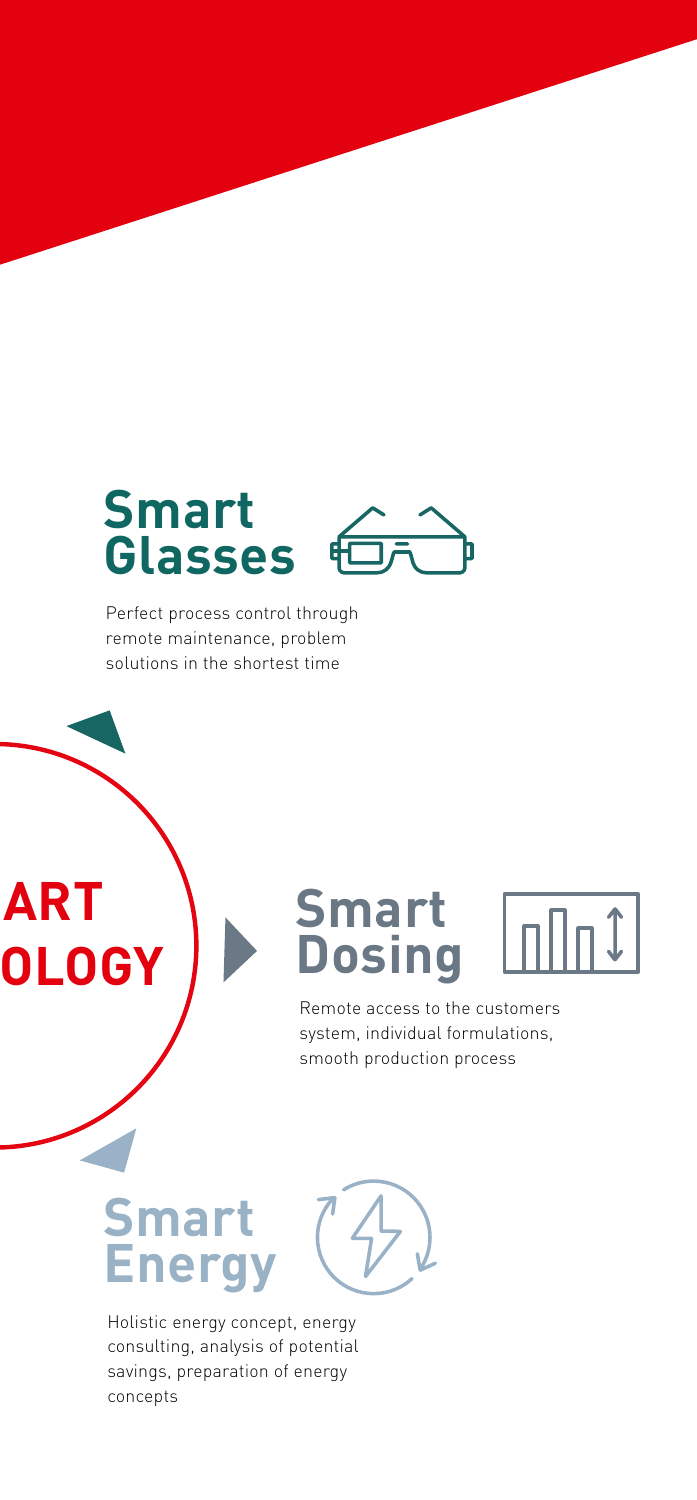### **IMPRESS YOUR CUSTOMERS WITH YOUR WASHING SERVICE**

Modern textile care goes smart: With the innovative holistic concept of Smart Technology you can wash even more efficiently, safely and sustainably for your customers. The intelligent system solution combines a revolutionary washing system with a clever service concept and digital data technologies. Are you ready for smart washing results?



#### Holistic concept with 5 modules

Smart Technology consists of five modules which you can use either individually, combined or as a complete package. All five modules have one and the same goal: To provide your customers with perfect service quality on a permanent basis.

In addition, with Smart Technology from CHT you keep an overview of your washing processes and thus reduce breakdowns and quality fluctuations.

#### **CHT GROUP**

We support you to successfully meet the requirements of modern textile care. Above all, our expertise along the entire textile chain enables us to offer you comprehensive and future-proof system solutions.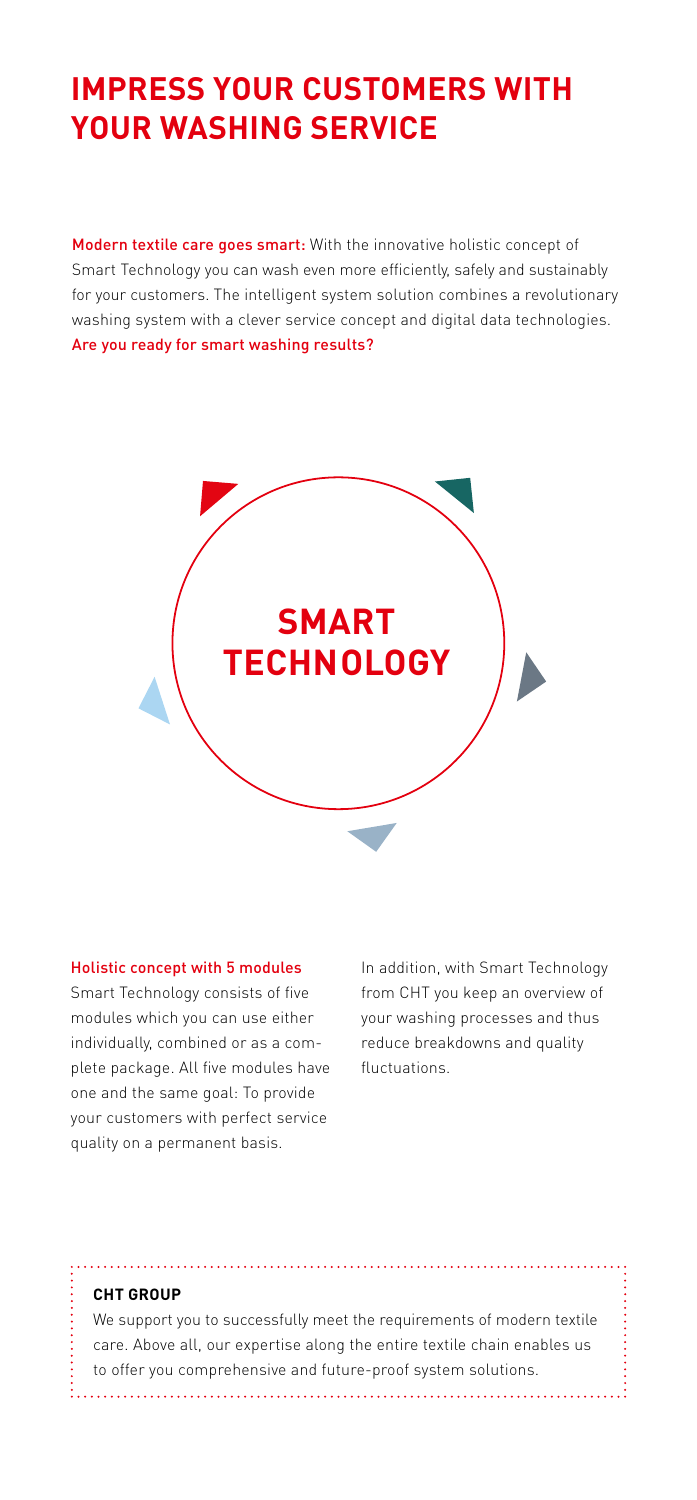### **SMART UV POWER** – SUSTAINABLE WASHING WITH UV-C ENERGY



The core of Smart Technology is the CHT Group's innovative washing system which uses the power of UV-C technology. With Smart UV Power you achieve excellent washing results, save valuable resources and reduce environmental pollution at the same time.

Together with Smart Energy, Smart UV Power facilitates washing at a washing temperature of 40 to 45 °C solely through recovered energy and without steam.

#### Good for your customers and the environment

- $\triangleright$  Optimum stain removal and high degrees of whiteness
- ▶ Up to 30% less chemicals
- Saves water and energy
- ▶ Reduces the COD and TOC values in the wastewater
- $\blacktriangleright$  Improves the quality of the rinsing water
- $\blacktriangleright$  Prevents microbial contamination in continuous batch washers
- $\blacktriangleright$  Supports the disinfectant effect (double safety)

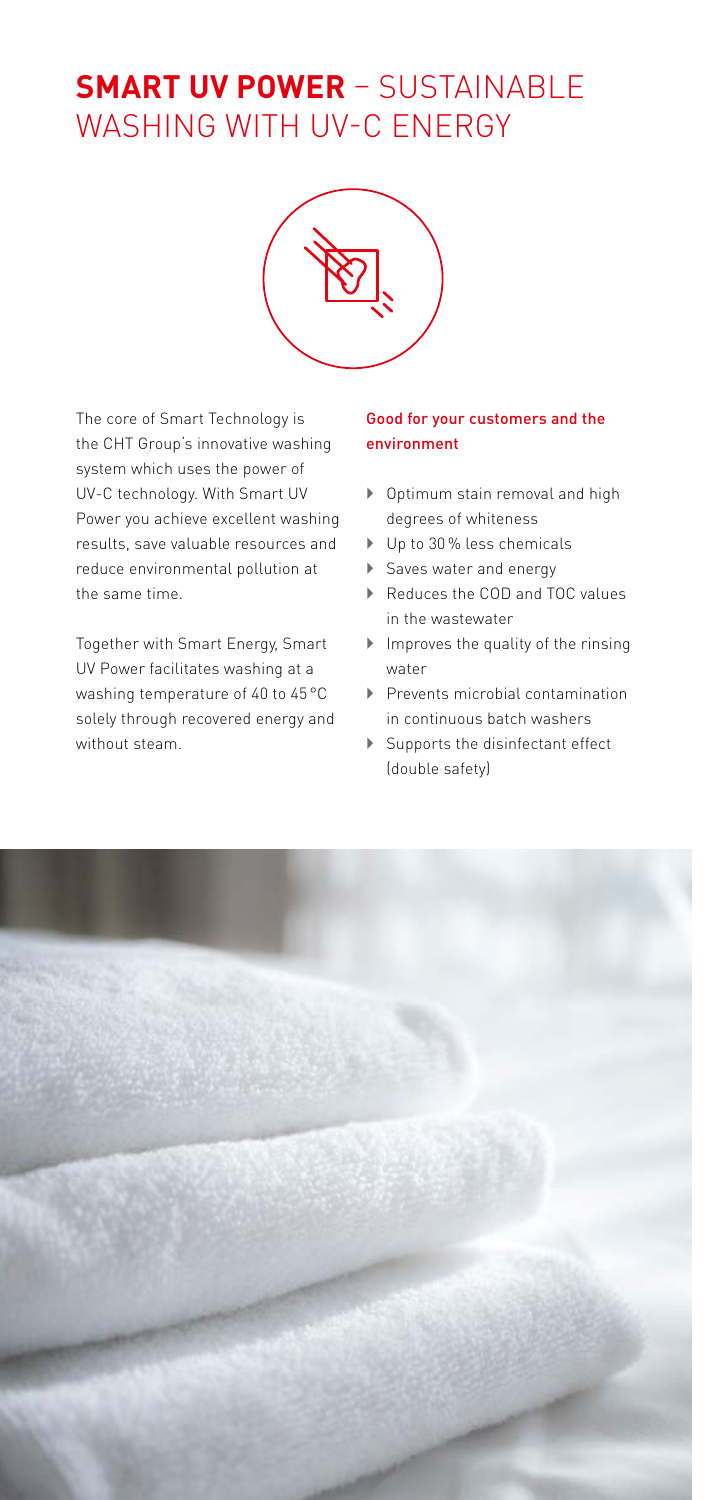## **SMART GLASSES** – PERFECT INSIGHT THANKS TO REMOTE MAINTENANCE



The intelligent service tool Smart Glasses is part of our Smart Services and offers a valuable addition to our on-site service. This is especially important in situations where rapid analysis and troubleshooting are required, even over long distances.

With Smart Glasses our CHT service technicians can control e.g. your dosing technology in the laundry by remote access. Via the data glasses you give our technician an insight into the washing process on site on the PC, so that he can control pumps and hoses, open programmes or check values in real time. Errors can thus be identified and corrected in the shortest possible time.

### **SMART DOSING** – PERFECTLY DOSED QUALITY



With Smart Dosing, you secure the latest dosing technology, which can be set remotely on your dosing system.

With the individual parameters for your washing process, high-quality CHT product solutions and our competence for optimum washing

quality, individual recipes are created which ensure optimum washing results to your customers. The dosing system guarantees you a consistently high quality of the washing process and facilitates continual smooth processes.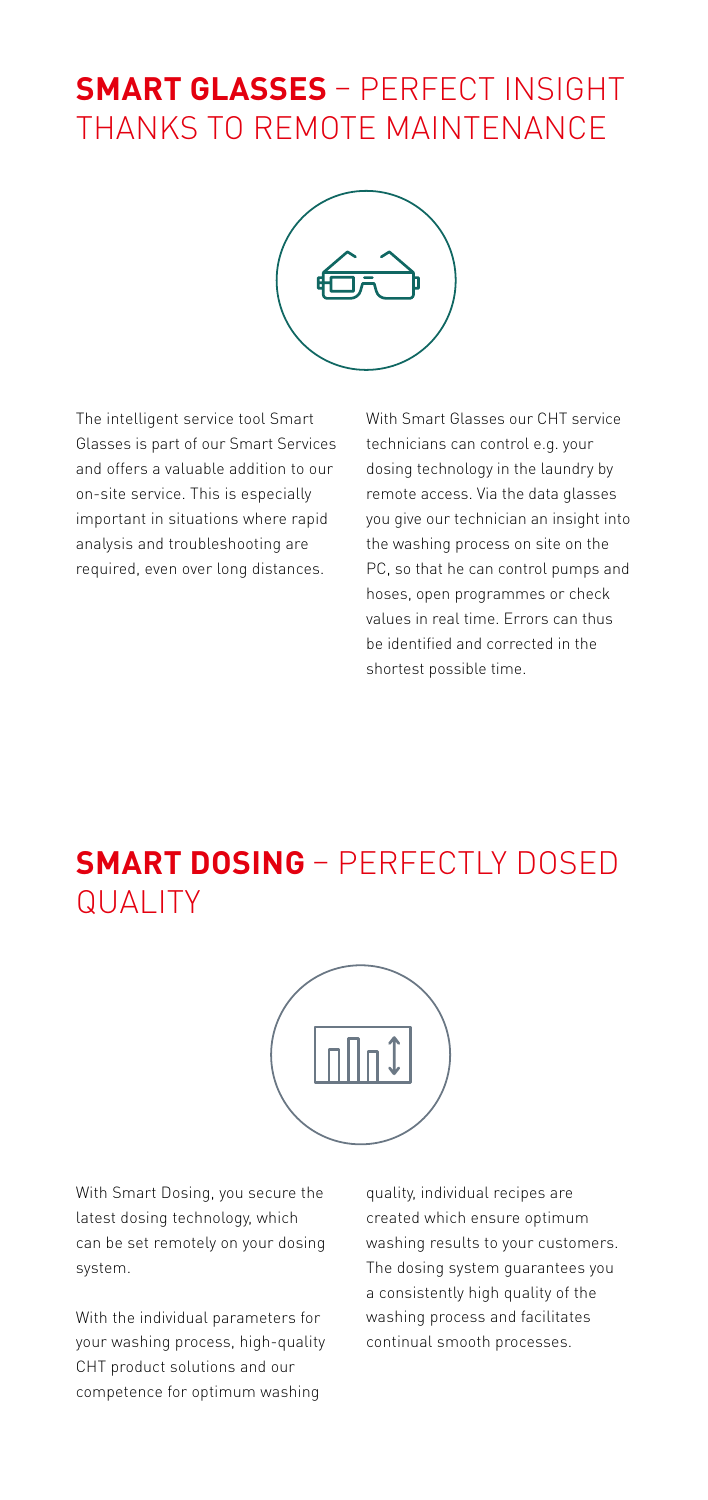## **SMART ENERGY** – TARGETED ENERGY SAVING



Holistic energy management is an important pre-requisite for sustainable and efficient washing. With Smart Energy, we start right there and develop an integrated energy concept on site in your laundry.

For this purpose, we use a thermal imaging camera to visualise e.g. heat losses in the areas of the washing system and the mangle. On the basis of a comprehensive analysis, we advise you on what further saving potentials you can exploit in the daily washing process.

### **SMART LAB** – CHT EXPERTS IN ACTION FOR YOU



Research & Development are of great importance to the CHT Group. Many good ideas were born in our high-performance laboratories. It is therefore only logical that we also make the laboratory services and the know-how of our specialised employees available for your laundry. With Smart Lab, you benefit from the high expertise of our analytical laboratories and receive valuable data analyses, evaluations and recommendations from chemical products to textiles and up to water.